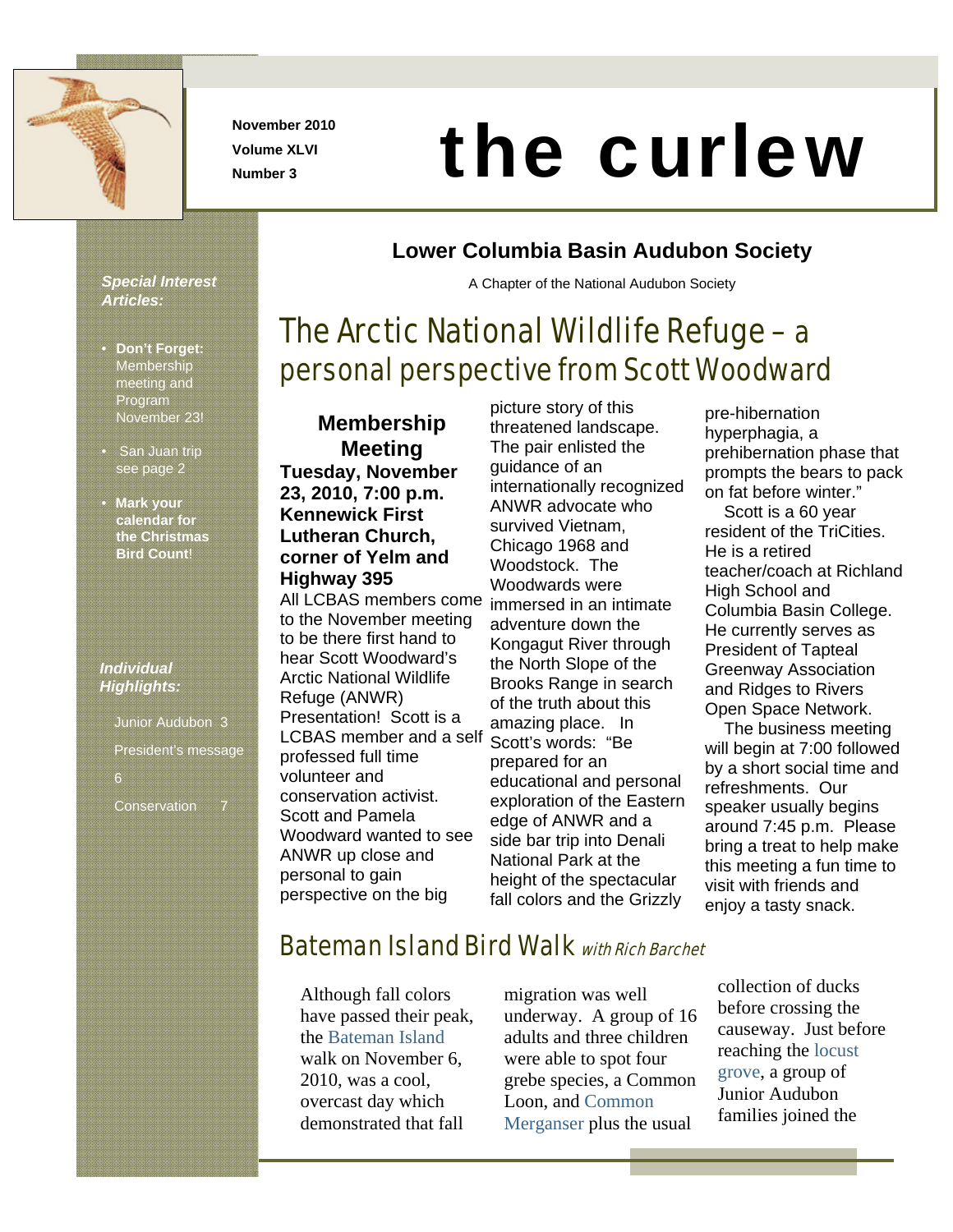

*"a group of Junior Audubon families joined the main group, here is a photo of a few of our juniors, Blake and Alisandro, at the bird walk."*

#### Bateman Island Walk Continued

main group and then had wonderful views of a Great Horned Owl in the grove. At the overlook of the Yakima, scopes gave everyone good looks at American White Pelicans, Northern Pintails, Rudy Ducks, more grebes, American Coots, and the usual gulls. Notable other sightings included a

Merlin and a late Orangecrowned Warbler. Total species count for the morning was 49. Check out the LCBAS.ORG web site for a complete list.

The next Bateman Island bird walk will be December 4 at 8 AM. Meet in the parking lot

of Wye Park above the causeway to the island. Birders of all skill levels are welcome. Invite a friend, bring your binoculars (some available for loan) and scope, if you have one, and dress warmly! We are sure to find many more new arrivals to the area that will stay for the winter season.

## San Juan Mother's Day Weekend of Birding

On Friday, May 6, 2011, we will make our way to beautiful Friday Harbor. It is necessary to take the Anacortes Ferry so check schedules. The weekend includes **2 nights lodging** in the Harrison House Suites Bed & Breakfast. A **4 course gourmet breakfast** will be served on Saturday and Sunday mornings. Saturday morning, we will join **San Juan Safaris-Whale Watching** 

**Wildlife Tours** for a 3 hour bird watching excursion around the San Juan Islands. We will have a **specialty box lunch** on the boat. In the afternoon, a **3 hour Sea Kayaking** for birds around the island will be available as an option. Birding on shore around the island will also be available. Saturday evening dinner will be at the **Coho** Restaurant. Cost of this weekend is \$300 based on double occupancy or shared

suites. Sea Kayaks are an additional \$75. Not covered transportation to and from Friday Harbor and items of a personal nature such as phone calls and alcoholic beverages. Space is limited so if you are interested contact Barbara Clarke at (509) 588-3362 or barbaraclarke@frontier.com

## McNary Environmental Education Center - Second Saturday Event-Animal Track Discovery

**When:** Saturday, Dec 11<sup>th</sup>, 9:00 am to 12:00 pm

**What:** Who made these tracks? Discover animal encounters in the sidewalks and mud. Solve the mystery - what happened and to whom?

The McNary Education Center will also be open for those who wish to view the taxidermy or walk the trails to observe the winter waterfowl.The Education Center is located off Highway 12 near Burbank. From Tri-Cities take Highway I-182 East/Highway 12 East to Burbank. Turn left onto Humorist Rd. at the second stoplight after the Snake River Bridge. Turn left onto Lake Rd. Look for Education Center on the left.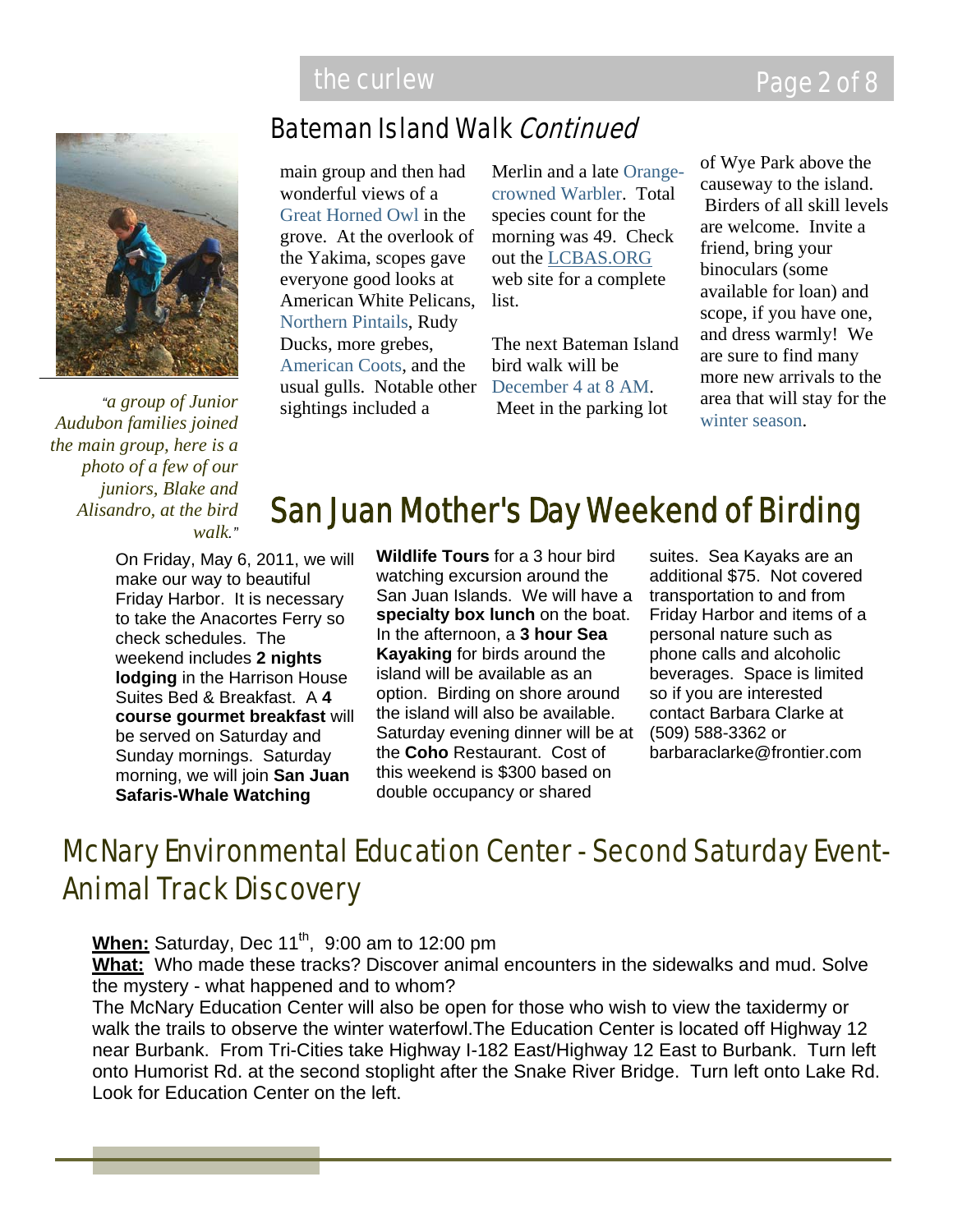# Junior Audubon News

Junior Audubon is off to a great start this school year. Seventeen children attended the first afterschool meeting. We have many new members. Cesar, Sydney, Jessa, Jayden, Siomara, Connor and Jared attended their first meeting. Other new members, Mireya, Lizette, Kylie, and Bo couldn't make the meeting. We learned about owls with owl mounts that have been on display at Hawthorne Elementary School. We saw a Great-horned Owl,

Snowy Owl, Saw-Whet Owl, Flammulated Owl, Barn Owl, and Burrowing Owl. We started work in our Jr. Birder booklets. Everyone got to take home a backyard bird poster and an owl facts coloring page.

Six families attended the Saturday Bateman Island Bird Walk. The children were thrilled to see a Great-horned Owl in the scopes provided by Nancy and Rich. They also got to see several species of grebes, Buffleheads, a

Common Loon, American Pelicans, Song Sparrows, and Dark-eyed Juncos. Welcome to the Stordahls, who joined after the bird walk.

We'll have an after-school meeting on Monday, December 13, and maybe carpool to Sacajawea Park to take an eagle walk afterwards. January 15 we'll be "Going Ducky." We'll take a look at the many ducks that winter in the Columbia River.

# Audubon Adventures

LCBAS is purchasing 15 classroom kits for 12 educational facilities this year: Cottonwood Elementary, Hawthorne, Elementary, Jason Lee Elementary, McNary Education Center, Marcus Whitman Elementary, Whittier Elementary, Lewis and Clark Elementary, Mark Twain Elementary, Homelink Middle School Program, Sagebrush Montessori School, Amistad Elementary School, and Kingspoint Christian School. The total cost is \$684.75. Any interested

LCBAS member who would like to contribute to helping to pay for this project can make out a check to LCBAS and indicate that it is for the Audubon Adventures program. The cost of an individual kit is \$45.65. Send checks to our post office box, P.O. Box 1600, Richland, WA 99352 in care of our treasurer, Katie Harris.

Audubon Adventures is a great way to begin to connect kids with nature! Please support our educational effort!

Do you know that anytime of the year when you make a purchase of bird feeding supplies **Columbia Grain & Feed** will make •a donation? Just tell the clerk you want your purchase to support LCBAS.

# **Dues Reminder**

You can pay your dues and make donations to LCBAS using a credit card and PayPal. See our website at **chas.org** or go to this link: http://lcbas.org/JoinLCBAS.html.

#### Empty Your Cache

Are you having trouble viewing lcbas.org? Your browser may be using old information in its cache instead of the updated information from our ongoing website revision. Clear your browser cache and refresh the LCBAS browser window to see the latest revision. Any questions? Contact webmaster@lcbas.org.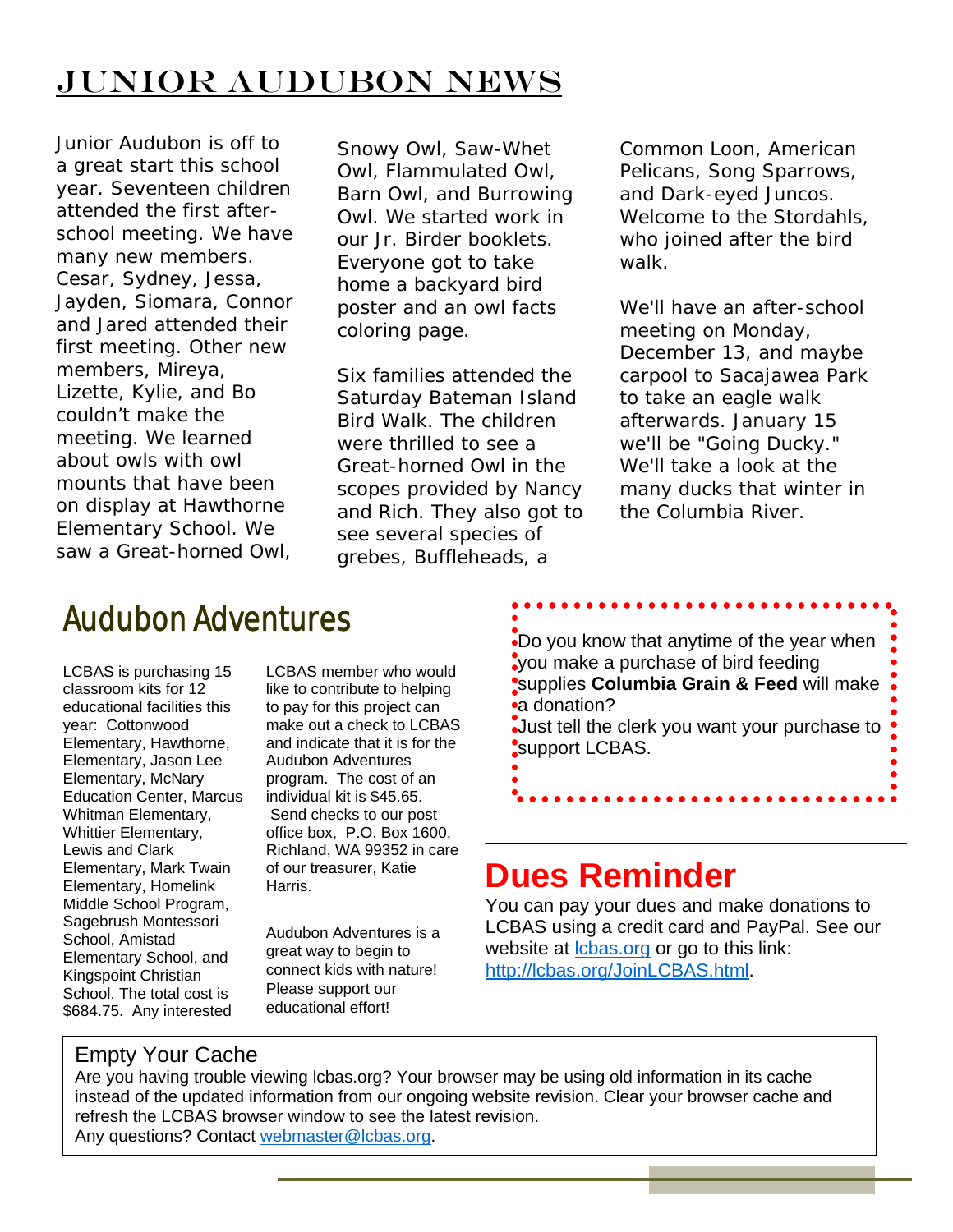# Christmas Bird Count – January 1, 2011 ! Mark Your

This year's count will be held Saturday, January 1st. This count, which has occurred nationally for 111 years, and locally for nearly 41 years, is done in over 1,900 locations around the United States and nearby countries and involves over 60,000 volunteers. The data that all these counts produce becomes part of the largest wildlife database in the world and is vital for determining the status of expanding and declining bird numbers. **Anyone that enjoys looking at birds can help.**

All Christmas Bird Counts are standardized to a 7.5 mile radius circle (about 177 square miles). The LCBAS count circle is registered as the Washington Tri-Cities Circle and centers on the Columbia River just off shore near the end of Road 68 in Pasco. This is a very large area that includes Selph landing Road in Pasco, most of Two Rivers Park east of Kennewick and Badger Mountain in Richland. The Tri-Cities count starts in three locations at 7:30am, January  $2^{nd}$ . Although some hardy souls may do some owling at the official start time of 12:00am midnight. The three start locations where volunteers can start are:

Richland – The "Fingernail" in Howard Amon Park

Kennewick – Audubon Nature Trail in Columbia Park

Pasco – Chiawana Park Boat Ramp

From these locations we split into smaller teams led by more experienced birders. Some birding skills are nice but not required. Look for more information in the December issue of "The Curlew"!

#### **It's Your Collection – Go See It**

#### Calendar. *Seed Sale Results and Taxidermy Update*

The LCBAS taxidermy collection is on display at the Education Center at McNary National Wildlife Refuge in Burbank. It is used when volunteers from the LCBAS Education Committee go into classrooms, have displays, or speak to community groups. It is also used by the Mid-Columbia River Refuges Education Center staff and volunteers when they have classes and visitors.

Over the past few years, we have made an effort to upgrade specimens and to have appropriate species for comparison. This takes a lot of funding. If you participated in the Ninth Annual Bird Seed Sale at Columbia Grain and Feed, you have greatly helped in this effort. Columbia Grain and Feed is our biggest supporter so when you visit them, please express your thanks. Predictions are for at least a \$1000 donation from the October 16 event. Even though the big sale is over, whenever you buy bird feeding supplies, ask them to contribute to Audubon, it's a win-win for all. You must tell the clerk that you want your purchase to count toward the donation to Audubon.

As more dead birds are turned in, we will be looking for more funding. Every little bit helps. LCBAS maintains a fund for this effort and donations are appreciated. We are still looking for certain species including breeding plumaged American Goldfinch and House Finch. Whatever you find (if it is in good shape), call Nancy (627-3695) and maybe they will become part of our collection. Recently Roy Petersen turned in some birds and we were able to add a Savannah Sparrow to the collection. Due to cooperation with Mike Livingston of the Washington Department of Fish and Wildlife, we now have a female Greater Sage-Grouse in our collection.

We recently were able to connect with the curator at the Connor Vertebrate Museum at WSU in Pullman. We owe thanks to Dr. Kelly Cassidy who was able to transfer some dead birds to us and she even delivered them! She brought us a Black-capped Chickadee, Red-breasted Nuthatch, California Gull, and Black-chinned Hummingbird. Funding from the last seed sale will cover having these birds prepared. Look for them at future meetings. We are very fortunate to have connected with Leon Matthews of Avian Artistry who has been doing our

*Continued on next page*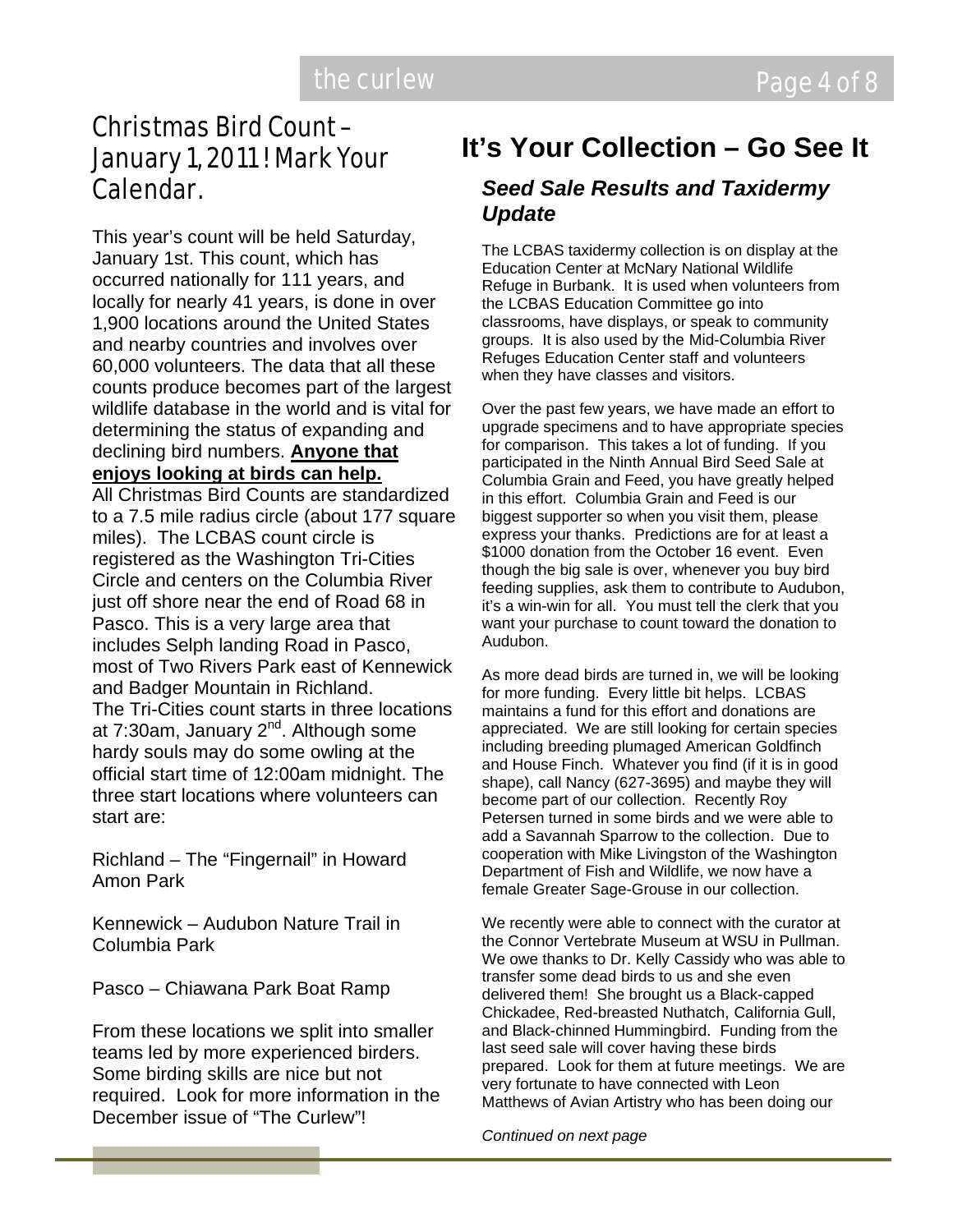taxidermy work. His attention to detail and his artistic eye are truly enhancing the collection. Kelly also brought us a Northern Shrike and a Loggerhead Shrike that were already preserved. Leon will be adding new stands and vegetation to these so they can be used and displayed.

PLEASE GO SEE AND ENJOY YOUR COLLECTION!

# **Alternative Gift Fair-December 4, 2010**

This year Lower Columbia Basin Audubon is participating in the 3 rd Annual Alternative Gift Fair!

Do you want gifts that reflect the true spirit of the holiday season? At the Alternative Gift Fair, you can donate to participating local, national, and international non-profit organizations, including LCBAS! You may choose handlettered holiday cards featuring local artists describing the gifts you have made in the names of your friends and family.

#### **Please come to the 3rd Annual Alternative Gift Fair!**

**Saturday, December 4, 2009 Noon to 4:00 p.m. Community Unitarian Universalist Church 2819 West Sylvester St., Pasco**

The Alternative Gift Fair is a charity fundraising event sponsored by Community Unitarian Universalist Church and is based on a model by the Center for a New American Dream. All the gifts go to the charity of choice and are tax deductible.

#### **Check out our website: http://www.lcbas.org**

**President Robin Priddy..….** *E-mail:grania0358@aol.com*

**Vice President Austin Ray Johnson**

**Secretary Debbie Berkowitz.***E-mail: cdandrb@charter.net* 

**Treasurer Katie Harris……***E-mail: kharris3b@charter.net*

#### *Finding Your Wings*

Finding Your Wings is a workbook for bird watchers. We read a chapter and discuss it once a month. Our next meeting will be Tuesday, December 14, 6:30, at Cherie Baudrand's home. We're reading Chapter 16 - Sparrows for next month. We'll soon be starting over, and a new group is planning to begin during the day in January. E-mail cbaudrand@charter.net if you would like to join a group.

#### **CAPTURING WILDLIFE IMAGES**

Friends of Mid Columbia Wildlife Refuges are proposing that a special camera and associated equipment be installed at the edge of pond # 4 that is part of the McNary Wildlife Refuge. This camera will capture the images of waterfowl resting on the anchored, floating logs in the pond. Special equipment will project the images recorded by the camera, in digital form 800 feet to a TV screen inside the Education Center.

This system will enhance the learning levels of school classes that come to the refuge for "outof-door" science instruction. Viewing the waterfowl images will be helpful in teaching wildlife identification and the relationship to other species, habitat and weather. It will also be very useful to those refuge visitors who cannot walk the 800 feet to the bird blind to enjoy close-up wildlife viewing.

The Lower Columbia Basin Audubon Society is assisting the Friends group in the funding of the proposed camera configuration and its installation. Grant requests were also made to local organizations who sponsor the instruction of our youth in the wonders of nature and its stewardship.

GREG GREGER Member, Friends of the Mid-Columbia Wildlife Refuges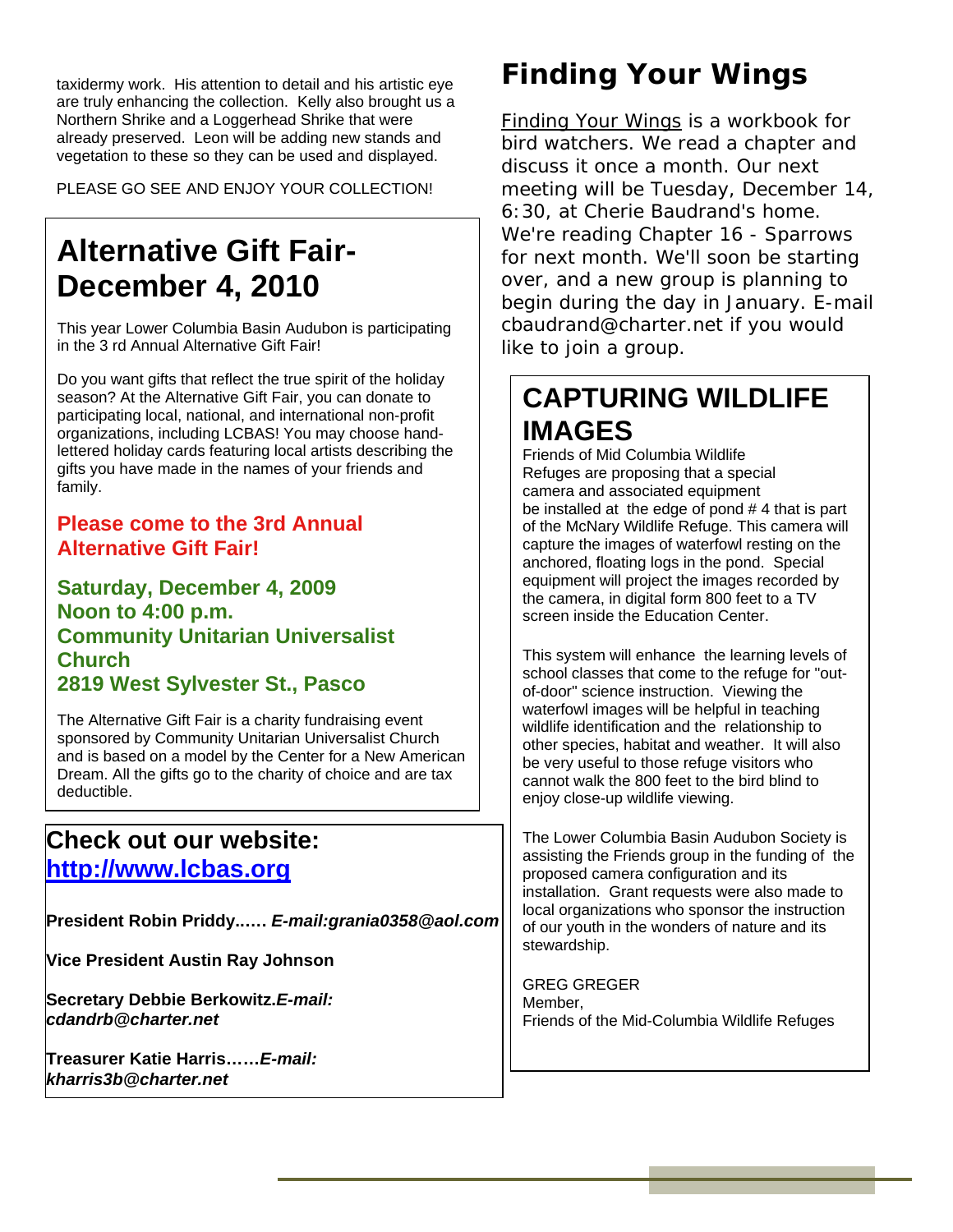#### the curlew **Page 6 of 8**

# **President's Message** *from*

*Robin Priddy*  Greetings from the now early sunset -

As I've now entered my sixth month – three board meetings and membership meetings – I continue to grow in my understanding and appreciation of the depth and breath of the involvement of our chapter in **"seeing, sharing, and saving".** 

Saving - conservation continues to be a priority. We all watch developments and add our voices, individually and as a group, to the many conservation issues here – disposition of Hanford Lands, Amon Basin, Juniper Dunes, the Hanford Reach Interpretive Center – there is a lot going on. Our chapter and Rick Leaumont in particular continue to receive recognition for our work in Save the Reach. Tapteal Greenway just named Ed Rykiel Conservationist of the Year for 2010. Rich Barchet has done a yeoman's job attending ACOW on our behalf, and moving information so that we can support the statewide effort to make our voices heard during this upcoming legislative session. As these many efforts move forward, we'll continue to make ourselves heard and express our desire to preserve this precious shrub-steppe for years to come.

Sharing has so many aspects – Cherie Beaudrand and everyone involved with Jr. Audubon has grown the group to 39 members! Nancy LaFramboise made a presentation about owls to the first graders, and then Barb Clarke and the Owls were special guests at the Hawthorne luncheon – and the students have learned about bats from Jon Lucas. Along with this, Marilyn Hayes has gotten Audubon Adventures out to 12 schools. LCBAS has just committed to help McNary Wildlife Refuge provide a camera for viewing waterfowl thanks to the efforts of Greg Greger. LCBAS co sponsored a talk at the Mid Columbia libraries on the plants that the Lewis and Clark Expedition saw – Kathy Criddle helped get that done. Sharing as we do will help "grow" the young conservationists who will carry us into the future.

|<br>|<br>|

Seeing, as always is a combination of learning and fun. Lisa Hill continues to lead the monthly Bateman walks; Barb Clarke is organizing a couple trips near and far. And then Dana Ward is helping us start off the new year with a bird – our Christmas Bird count will take place on 1/1/11.

I continue to be touched by the long and determined efforts of so many to see, share, and save. There's a lot more going on that I've mentioned here, a lot. Sometimes just being president seems so removed from actually doing the things that Audubon as an entity and as individuals do with such dedication. I hope, as I learn and grow in all manner of ways, that I can at the very least help give voice and support to everyone who is working with such dedication.

Thanks for the privilege of being president.

Thanks, Robin President, Lower Columbia Basin Audubon 2010-2011

*<i>Birding Tip of the month:* **Consider** the season you are in – this makes a difference in plumages you might expect due to young being present, molting, feather wear, and more.

# *Bear Pride Luncheon*

#### *By Barbara Clarke*

I was invited to talk about owls at Hawthorn's Schools Bear Pride Luncheon on October 29. The luncheon is for a student from each class that has excelled during the month. We had six of our taxidermy owls. When had Great Horn Owl, Snowy Owl, Barn Owl, Burrowing Owl, Saw Wet Owl, and the Flamulated Owl. We talked about all the special characteristics of each owl. At one point I asked if anyone had seen an owl. A couple of hands went up but on little boy was most enthusiastic. I asked him what kind of owl he had seen. He stated a barn owl. I asked him where he had seen the owl, to which he replied "On the front of my Grandma's car. She hits lots of stuff." It is hard to swallow that much laughter. The kids were especially interested in knowing that Great Horn Owls can eat skunks because they cannot smell and have no olfactory nerves. We listened to lots of owl calls from my I phone. It is great fun to share a love of birds and birding with our kids. We always need adults to help with Junior Audubon and give talks to class rooms. Come and join the fun.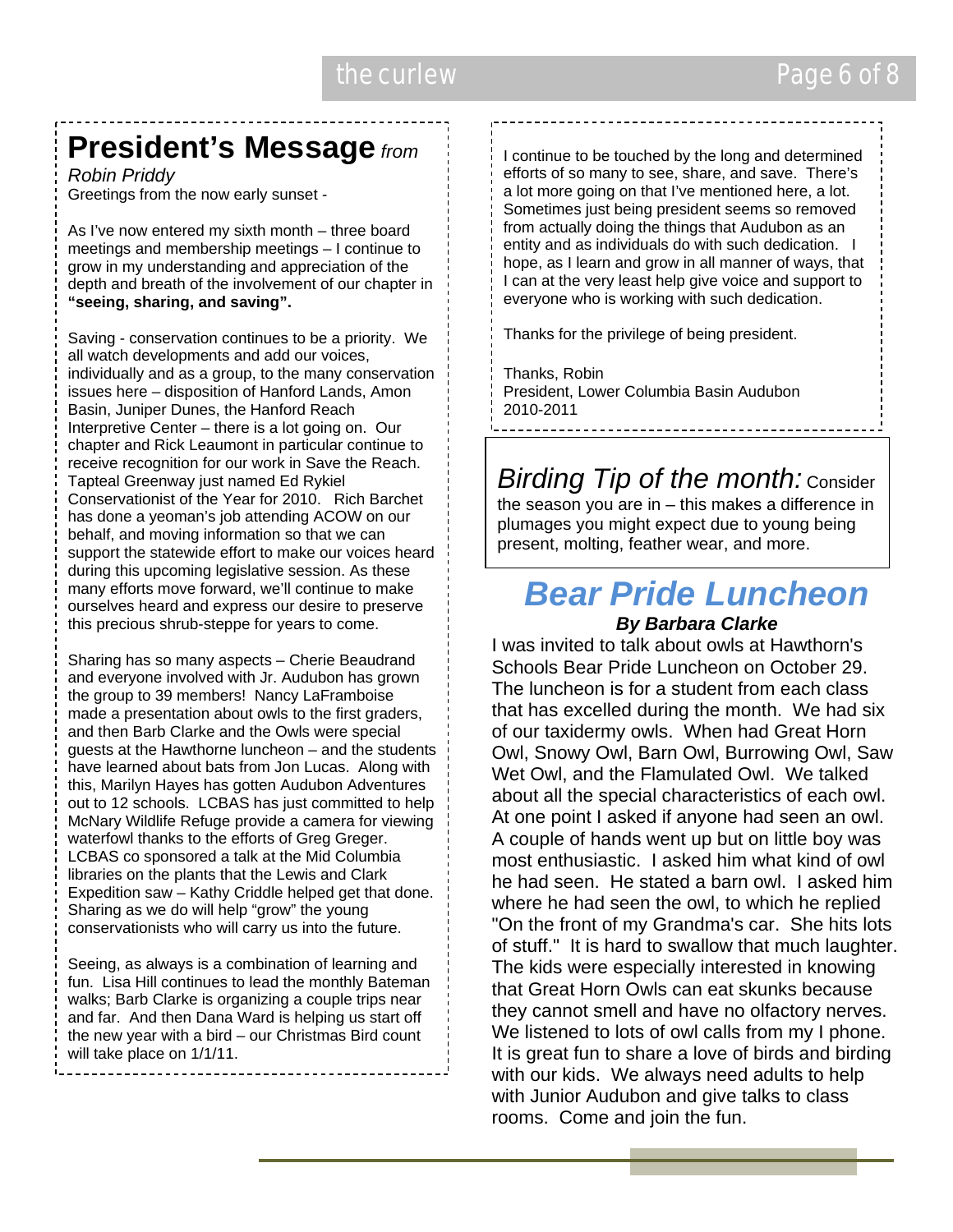#### **Conservation Notes:**

*With Rick Leaumont*

Hanford Land Uses

The Department of Energy is considering expanding commercial and industrial land uses on the Hanford reservation (see Curlew, October 2010). DOE is only looking at commercial and industrial land uses in the area designed for industrial development in the Comprehensive Land Use Plan adopted in 1999. LCBAS has no objections to environmentally sensitive industrial land use in this area, with the exception of a few areas of high wildlife habitat value which should be preserved. We oppose any industrial or agricultural development in the areas designated for conservation and preservation. DOE had indicated that a public meeting would be held in early December to inform the public and receive public comment on proposed industrial land uses. At this writing we have not been able to determine when this meeting will be held. We must monitor this closely to ensure that industrial development only occurs in the area currently designated for it and that the development is environmentally sensitive.

#### Audubon in Olympia

The Washington state legislature will be convening shortly after the New Year but will Audubon be there? Audubon has a long history of providing a spokesperson for wildlife and the environment in Olympia. I hate to use the word lobbyist as our spokespersons have always been much more than lobbyist. Our voice has always been from the heart, with no thought for personal or commercial gain and no political agenda. Audubon has been a source legislators could always turn to for the facts, no grandstanding, hard facts and good science. Currently we do not have a spokesperson in Olympia but the Audubon Council of Washington (ACOW) is working hard to find the funds and bring on board the right person to fill this void. Time is short but we can do it!

Odessa Subarea Special Study:

The US Bureau of Reclamation has just released its Odessa Subarea Special Study draft environmental

impact statement. The statement presents alternatives for irrigating from 57,000 to 102,600 acres of farm land east of Moses Lake. These lands have been irrigated by wells but the ground water table in the Odessa aquifer has been dropping dramatically for years. The 736 page report reviews alternatives for shifting irrigation of these lands from well water to surface Columbia River water via expansion of the Columbia Basin Project. Alternatives range from No Action to irrigation of 57,000 acres upwards to 102,600 acres. The project would draw tens of thousands of additional acre feet of water from the Columbia threatening fish and wildlife. Expansion of the Columbia Basin Project infrastructure would also destroy and fragment shrub steppe habitat.

Copies of the study may be requested by calling Bureau of Reclamation at 509‐575‐5848 x 603. Comments on the study are due by December 31, 2010. A public hearing will be held on November 18th at Big Bend Community College, Bldg 1800, 7611 Bolling St NE, Moses Lake, Washington.

# Upcoming Events

Dec. 4 - Alternative Gift Fair Dec. 21 - No meeting. Merry Christmas!

#### **2011**

Jan. 1 - Bird Count and Potluck Dinner Jan. 18 – Meeting Program: Paul Hoffarth, WDFW District 4 Fish Biologist, Hanford Reach Salmonids Feb. 22 – Meeting Program: Dr. Dan Roby, OSU, Fish-eating Birds in Eastern Washington Feb. 26 – Fundraising Breakfast at Applebees in Pasco Mar. 22 – Meeting Program: Chris Caviezel, Hummingbirds April 2 – Ghost Bird Movie, Battelle Auditorium Apr. 26 – Meeting Program: David Knibb, Author: Grizzly Wars: The Public Fight Over the Great Bear